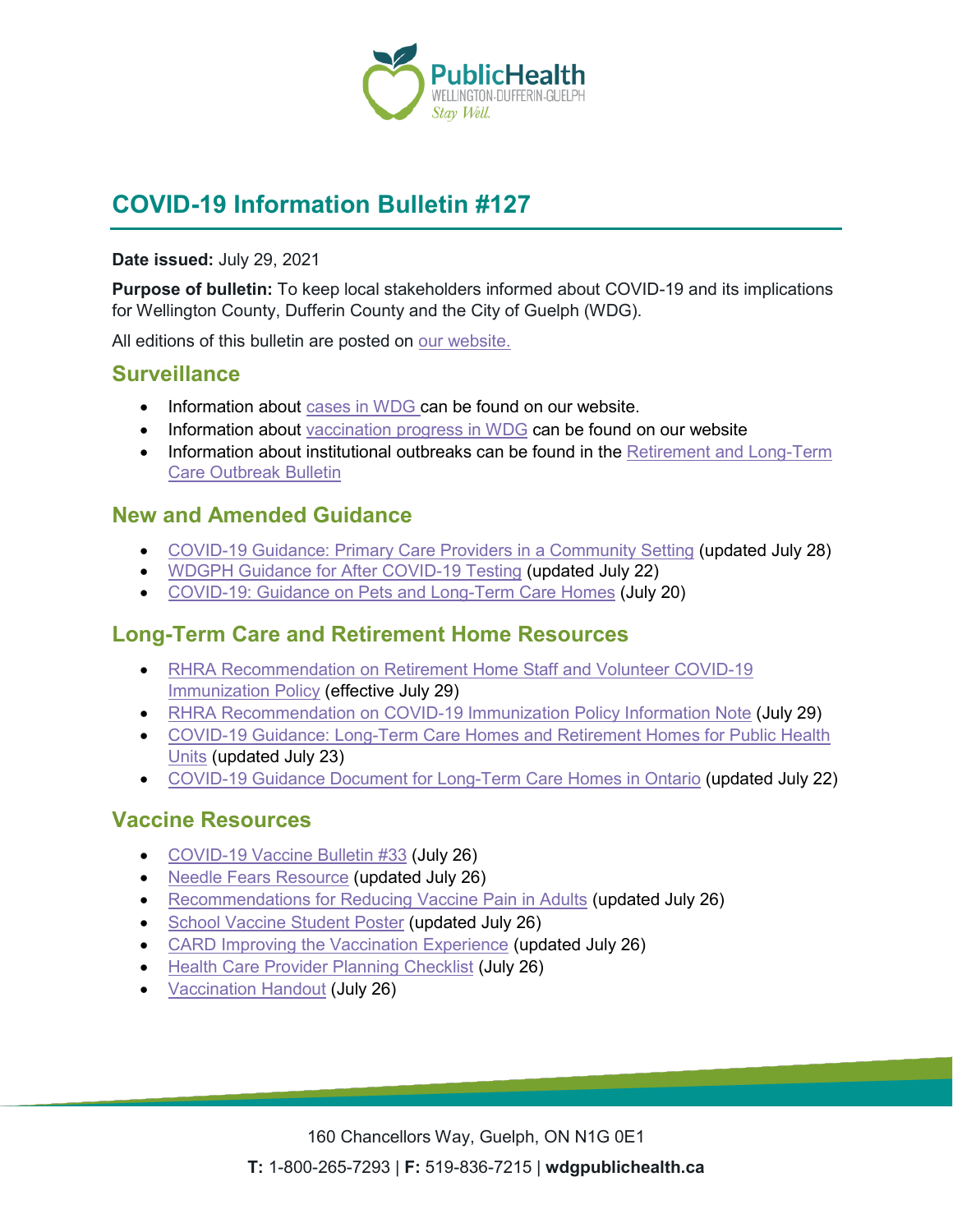

# **Vaccination Pop-up Clinic in Guelph**

WDG Public Health is hosting a COVID-19 vaccine clinic in the heart of Downtown Guelph on Friday, July 30 between 7 p.m. and 10 p.m. The clinic will be at the intersection of Wyndham and Macdonell Streets– open to anyone who need a first or second dose of the COVID-19 vaccine, no appointment needed. For more information read the [media release.](https://www.wdgpublichealth.ca/news/media-release-vaccination-pop-clinic-coming-downtown-guelph-friday-night)

### **Announcements and Changes to Services**

- On July 28, the [Government of Ontario](https://news.ontario.ca/en/release/1000613/ontario-ramping-up-efforts-to-reduce-surgical-wait-times) announced it is investing up to \$324 million in new funding to enable Ontario's hospitals and community health sector to perform more surgeries, MRI and CT scans and procedures as part of a wider, comprehensive surgical recovery plan to provide patients with the care they need.
- On July 27, [the Prime Minister, Justin Trudeau](https://pm.gc.ca/en/news/news-releases/2021/07/27/canada-reaches-major-vaccine-campaign-milestone) announced that Canada has now received more than 66 million doses of COVID-19 vaccines – enough to fully vaccinate every eligible person in Canada – two months ahead of the original goal of September.
- On July 27, the [Government of Canada](https://www.canada.ca/en/public-health/news/2021/07/government-of-canada-funds-two-new-projects-to-encourage-covid-19-vaccination-in-youth.html) announced two new projects that will promote the importance of vaccinating against COVID-19 to youth aged 12 and over, parents and caretakers, and teachers through school-based interventions and community-based outreach.

### **Additional Resources**

- [Ontario Self-Assessment Tool](https://covid-19.ontario.ca/self-assessment/) (updated July 28 to consider people who are fully vaccinated)
- For Fully Vaccinated Travellers Without COVID-19 Symptoms Returning to Canada by [Land or Air](https://www.canada.ca/en/public-health/services/publications/diseases-conditions/fully-vaccinated-travellers-without-covid-19-symptoms-returning-canada-land-air.html) (July 26)
- [Additional Routes of COVID-19 Transmission –](https://www.publichealthontario.ca/-/media/documents/ncov/covid-wwksf/2020/12/routes-transmission-covid-19.pdf?sc_lang=en) What We Know So Far (updated July 23)

## **Contact Information for Additional Support**

#### **WDGPH COVID-19 Call Centre**

For health-related questions, including symptoms, close contacts or travel:

- o Call 519-822-2715 ext. 7006
- $\circ$  Available Monday Friday from 9:00 a.m. 4:00 p.m.

For non-health related questions, including business or workplace concerns, social distancing/face covering questions or non-emergency reporting questions:

- $\circ$  Call 519-822-2715 ext. 4020
- $\circ$  Available Monday Friday from 9:00 a.m. 4:00 p.m.